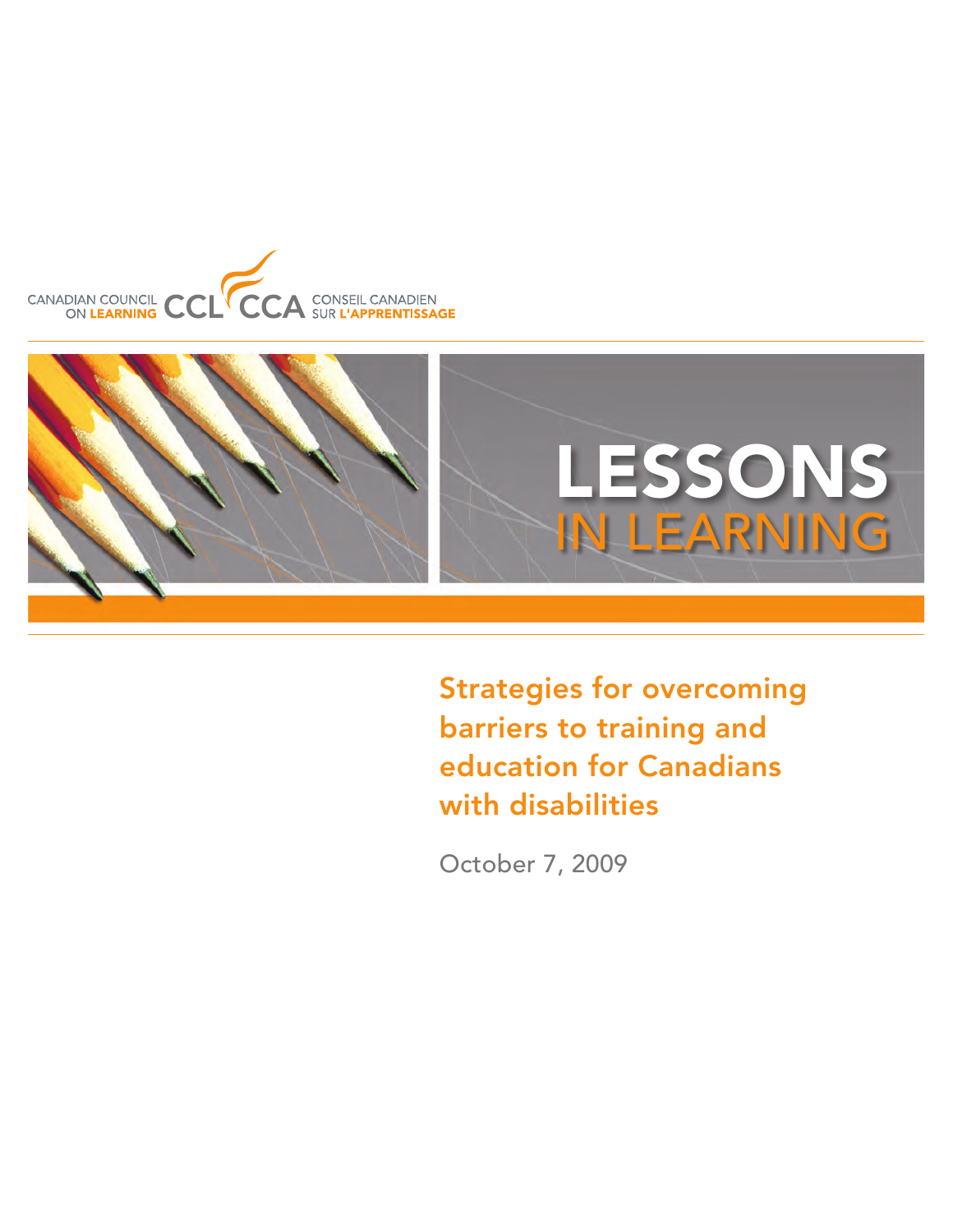According to *Canadian Charter of Rights and Freedoms,* the equality rights of Canadians with disabilities are protected under the law. Section 15 of the Charter states that every individual is equal under the law, and has equal protection "without discrimination based on race, national or ethnic origin, colour, religion, sex, age or mental or physical disability."

In addition, the *Canadian Human Rights Act* requires employers and service providers under federal jurisdiction to accommodate—short of undue hardship—the needs of people with physical and mental disabilities. These provisions, along with additional legislation enacted by federal and provincial governments, are based on the recognition that a civil society must make every effort to ensure full participation in society for everyone. Efforts over the past three decades to ensure physical accessibility (from ramps to mechanical lifts) have been significant, but improving access to training and education promises to foster greater labour-force participation for Canadians with disabilities.

## Participation in the labour force among Canadians with disabilities

According to Statistics Canada, 4.4 million Canadians (or 14%) live with disabilities. For many of these individuals complete participation in the labour force remains elusive. $2$  For example, compared to non-disabled Canadians more than twice the proportion of Canadians with disabilities are currently not in the labour force (i.e., neither employed nor actively seeking employment) and only 51% are employed compared to 75% of non-disabled Canadians (see Figure 1).<sup>3</sup>

# Barriers to labour force participation and employment

Canadians with disabilities experience a number of different barriers to labour force participation, from mobility limitations that preclude employment to discriminatory hiring practices which impede them.

Inadequate skills and education can also present a barrier among those with disabilities. According to Statistics Canada, 17% of Canadians with a disability who are not in the labour force report that lack of adequate training is to blame.<sup>4</sup> Canadians with disabilities have markedly poorer literacy skills than non-disabled Canadians—this is especially true for those with learning disabilities, but also true for those with other types of disabilities.

#### Disabilities in the Canadian Population

In the 2006 Census, 4.4 million Canadians reported that their everyday activities are limited because of a condition or health problem. These include:

- • physical disabilities related to hearing, seeing, speech, mobility, agility, or pain;
- cognitive disabilities related to learning or memory;
- • developmental disabilities; and
- psychological disabilities.

Among adults, the most commonly reported disabilities are those related to pain, mobility and agility: nearly three million adults (11% of the adult population) report at least one of these disabilities.1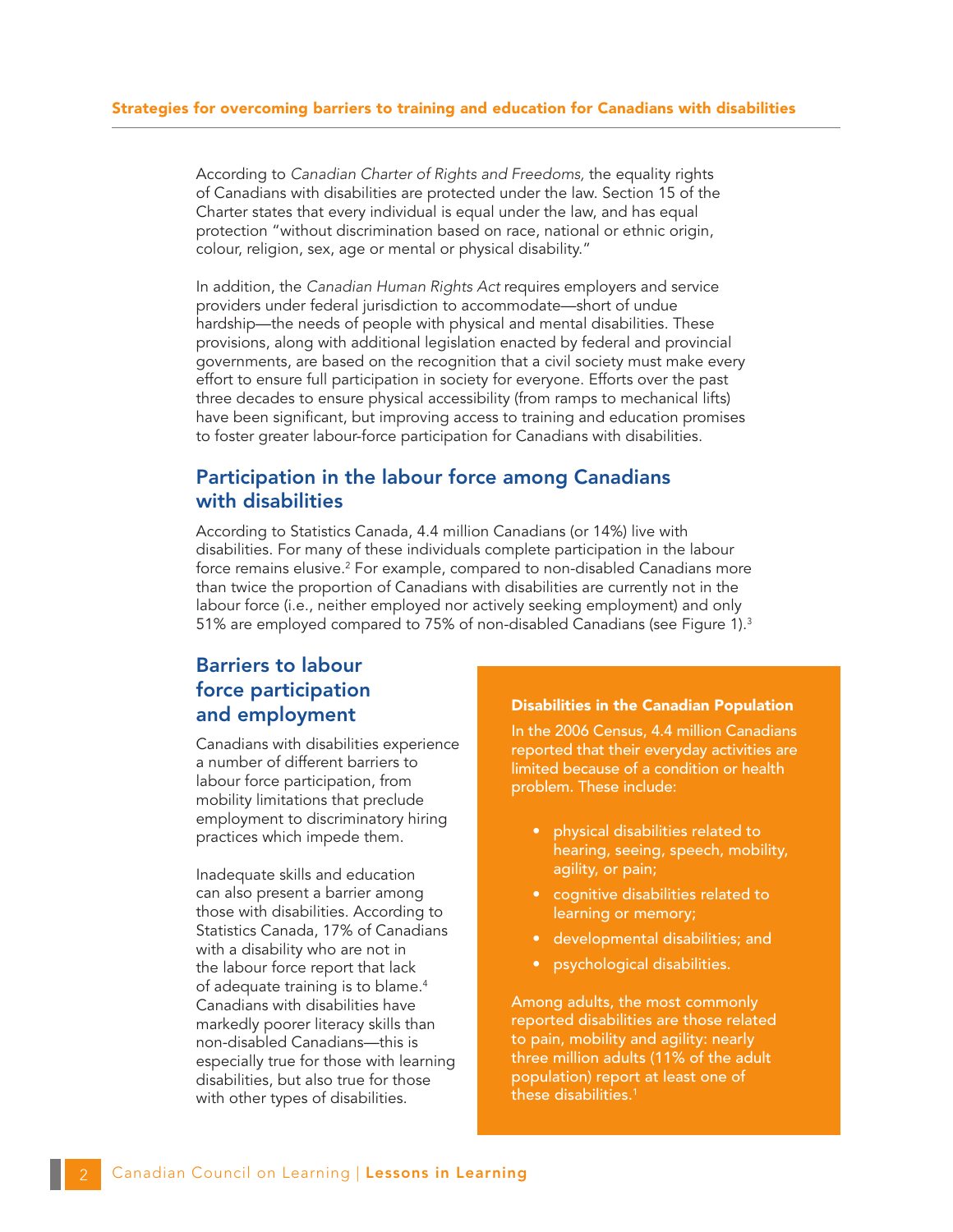

## Figure 1: Labour force outcomes for Canadians, with and without disabilities

Source: Statistics Canada - Participation and Activity Limitation Survey of 2006: Labour Force Experience of People with Disabilities in Canada

According to the International Adult Literacy Survey (IALS), 37% of adult Canadians without disabilities have low literacy compared to 49% of Canadians with disabilities, and 77% of those with learning disabilities.<sup>5</sup>

In addition, Canadians with disabilities have lower levels of educational attainment than non-disabled Canadians. For example, 37% of adults with a disability do not have a high-school diploma, compared to 25% of nondisabled Canadians.<sup>6</sup>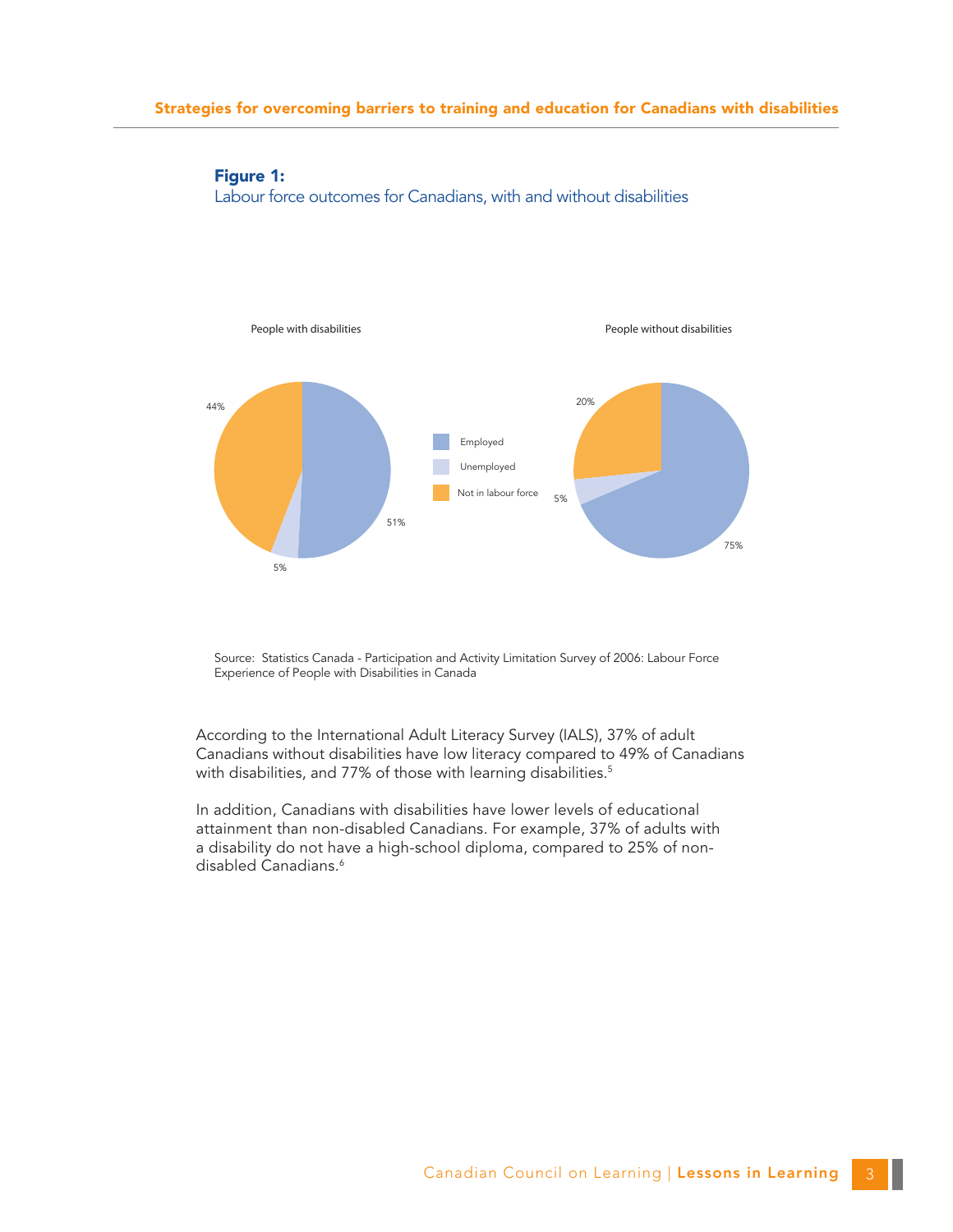Stronger skills and more education may be key to greater labour force participation and employment among Canadians with disabilities. While the relationships between disability, education, employment and literacy are complex, it is clear that disabilities and literacy can have compounding effects.

Individuals with disabilities often encounter barriers to education, which in turn impede the development of their literacy skills. This may serve to discourage these individuals with disabilities from pursuing further educational opportunities, resulting in fewer employment opportunities through their lives. Unemployment further limits work-related opportunities to practice and develop literacy skills, which can contribute to the overall erosion of literacy skills.<sup>7</sup>

## Barriers to education and training for disabled Canadians

If stronger skills and more education are key to greater labour force participation, then it is important to identify critical barriers to education and training for Canadians with disabilities. In 2008, the Canadian Council on Learning's Adult Learning Knowledge Centre funded a *Community Outreach Initiative for Learner's with Disabilities* that focused on those living in Atlantic Canada. The *Independent Living Resource Centre (ILRC)* in Halifax, N.S. was selected to engage in research within the disability communities in Nova Scotia, New Brunswick, Prince Edward Island and Newfoundland and Labrador.

Through partner organizations in each province, respondents were asked a series of questions about; their individual disabilities, their experiences with adult learning, the barriers they had encountered as learners, and the strategies and changes they recommended for overcoming those barriers.<sup>8</sup>

The main barriers encountered by learners with disabilities were:

- Physical accessibility In many cases, buildings or classrooms were inaccessible, in other cases accessible public transportation was not available and learners had no way to travel to learning opportunities.
- Financial issues Programs and courses were often unaffordable for learners with disabilities, who also find it difficult to successfully negotiate the administrative demands of applying for student aid.
- Attitudes Learners with disabilities reported that their instructors did not always allow for the disability related resources that they required to learn, such as note-takers or additional time for tests.

## Lesson in Learning: Strategies for overcoming barriers to training and education for Canadians with disabilities

How can Canadians with disabilities overcome barriers to adult education and training in order to develop stronger skills and improve their labour force outcomes? Respondents to the ILRC community outreach project made several recommendations to assist in addressing the physical and societal barriers they face.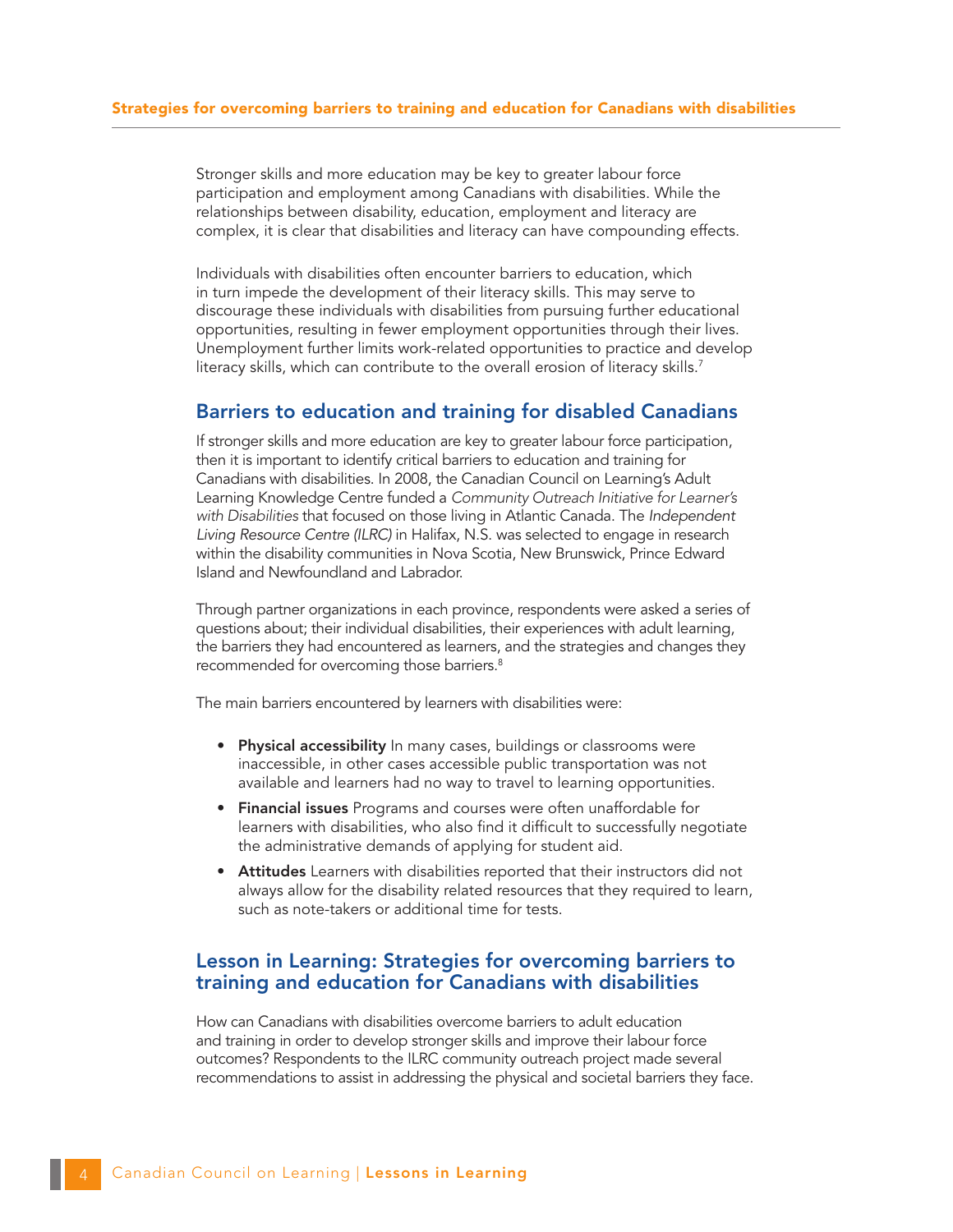Several common themes emerged, including the importance of:

- securing funding accessible to learners with disabilities;
- providing accessible transportation and building/classrooms;
- providing alternative formats for learning and testing;
- creating peer support networks and services for adult learners with disabilities; and
- establishing disability awareness training for educators.

Across Canada, a number of initiatives have been developed in order to help Canadians with disabilities pursue post-secondary education and other forms of training.

The *National Education Association of Disabled Students* has developed an outreach project for high school students with disabilities who are making the transition to post-secondary institutions. The project and its accompanying guide book, *Moving On*, can assist students with disabilities in making informed choices regarding their academic options and provide them with information about the financial aid and accommodations available to them at various institutions. The book also list resources and non-governmental organizations which can assist students in overcoming obstacles to full participation in post-secondary studies.

Transition programs are a useful way for students with disabilities to determine what they should expect when entering a post-secondary institution. The Toronto-based *DiscoveryAbility* helps students with disabilities make the transition from high school to post-secondary studies, or to the workforce. DiscoverAbility supplies information to students seeking post-secondary programs, appropriate careers and accommodations and employment training.

*The Independence Program* (or "T.I.P.") assists young adults with disabilities to test and develop the skills needed for day-to-day independent living while pursuing a post-secondary education. Participants live in a dormitory at the University of Toronto for three weeks where they begin to develop independence and learn to cope with activities such as grocery shopping, cooking, laundry, getting around the city with public transportation, and managing their our support requirements.

The Canada Student Loans Program promotes accessibility for postsecondary students with permanent disabilities by offering financial assistance and enrolment options in reduced course loads while maintaining full or part-time status. Students with disabilities are also eligible to receive grants which contribute towards livings costs associated with their disability. These grants include the *Canada Access Grant for Students with Permanent Disabilities* and the *Canada Study Grant for the Accommodation of Students with Permanent Disabilities.*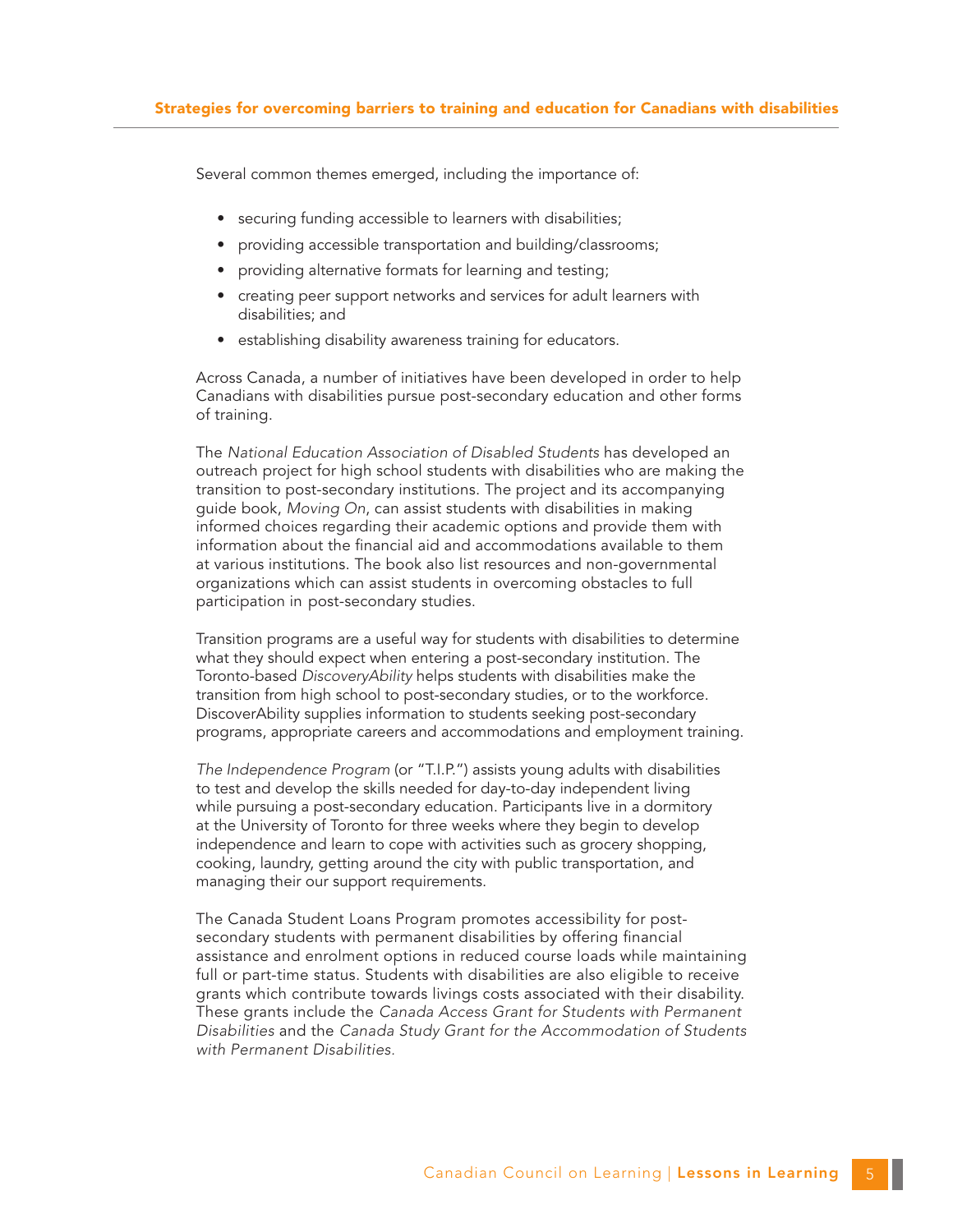Inclusive post-secondary education is an emerging field aimed at fully integrating students with developmental disabilities into the post-secondary learning environment. Inclusive post-secondary education fosters individual talents and capacities in environments where students with varying abilities are enrolled in the same class. Currently, the majority of post-secondary programs for students with developmental disabilities are restricted to workplace skills training programs that operate within the post-secondary environment, but separate from regular classes. Integrated inclusive post-secondary education represents an emerging field of post-secondary accessibility which goes beyond workplace training.<sup>9</sup>

The *Adult Connections in Education Program* at the University of Prince Edward Island, is an inclusive post- secondary education program geared toward academic enhancement and personal growth for students with intellectual disabilities. The program combines classes, study, extracurricular activities, time with peers, and work experience.

*STEPS Forward* began in 2001 with a mandate to transform post-secondary education in British Columbia by normalizing the inclusion of students with intellectual disabilities. The initiative focuses on developing social skills in order to enhance social and working relationships for students who are intellectually disabled.

## Conclusion

Research has shown that the greatest returns on investment in training and education accrue to those who have the lowest levels of education.<sup>10</sup>

As Canadians with disabilities are more likely than their non-disabled counterparts to be without a high-school diploma, they are likely to derive the greatest benefits from investments in their education and training. Efforts to overcome barriers to learning and, ultimately, improve labour-force outcomes, promise to yield economic, social and equity benefits.

#### References

- <sup>1</sup> Statistics Canada (2007). *Participation and Activity Limitation Survey 2006: Analytical Report*. Statistics Canada Catalogue no. 89-628-XIE. Accessed August 24, 2009.
- <sup>2</sup> Statistics Canada (2007). *Participation and Activity Limitation Survey 2006: Analytical Report*. Statistics Canada Catalogue no. 89-628-XIE. Accessed August 24, 2009.
- <sup>3</sup> Statistics Canada (2008). *Participation and Activity Limitation Survey 2006: Labour Force Experience of People with Disabilities in Canada*. Statistics Canada Catalogue no. 89-628-X2008007. Accessed August 24, 2009.
- <sup>4</sup> Statistics Canada: Participation and Activity Limitation Survey 2006, Public Use Microdata File.
- <sup>5</sup> Kapsalis, C. (1999). *The effect of disabilities on literacy skills*. Nepean, Ontario: Data Probe Economic Consulting Inc.